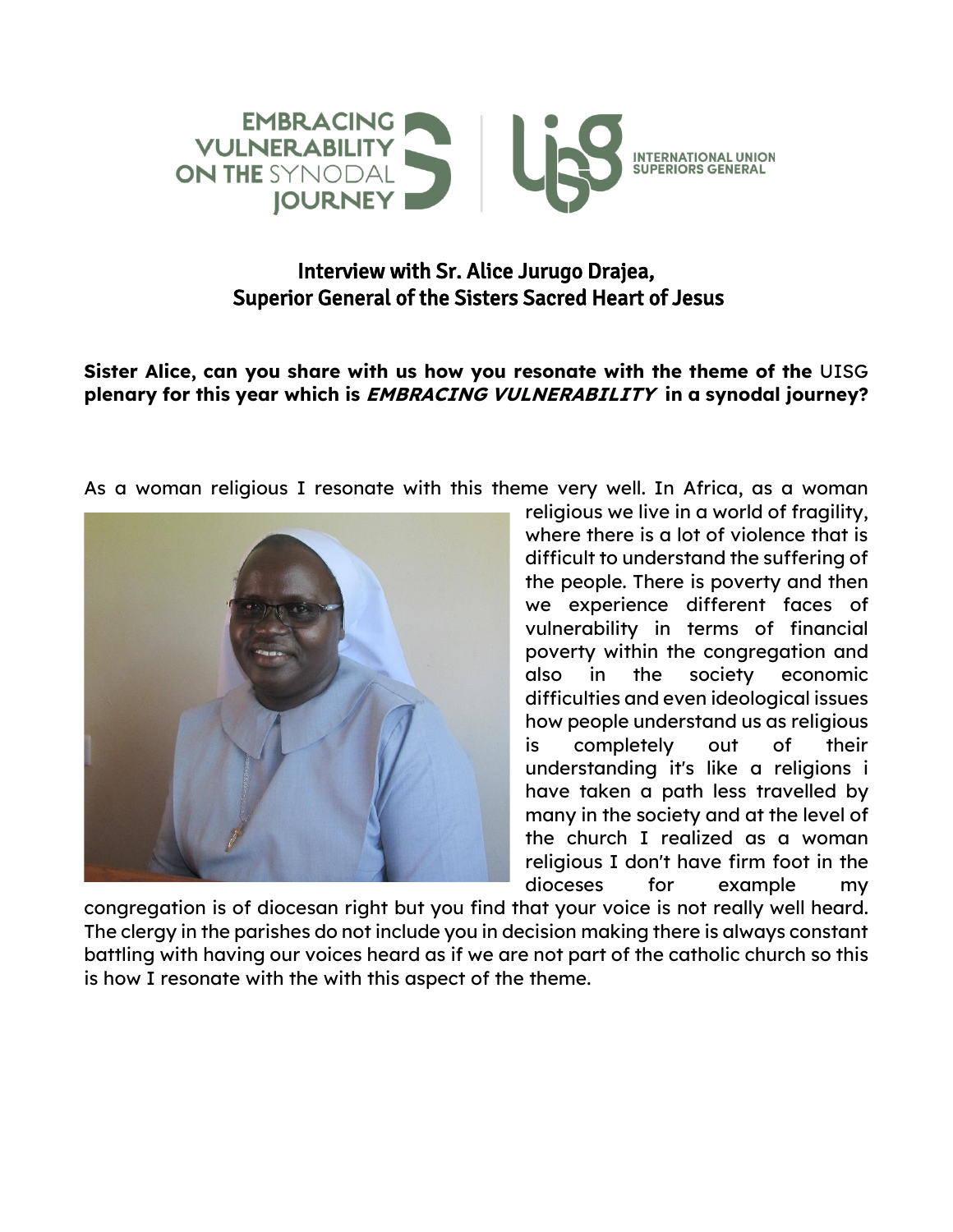## **We have a keyword which is VULNERABILITY and you mentioned something but I would like to ask you how and when do you experience VULNERABILITY at the personal level?**

At the personal level I feel vulnerable in various ways when I am not **LISTENED** to for example you as a congregation you take certain decision at your top leadership level and when you hand it over to the church hierarchy the bishop and then he doesn't take any action. I feel **VULNERABLE, IGNORED** in matters that are constitutional it's like an open rejection of you as a part of this church.

We are also vulnerable at the congregation when we are unable to help as we would like to help the poor with whom we live who come to our doors for help. This is our vulnerability. Then the other one is the situation of insecurity in South Sudan that is beyond our control and as you might have heard last year on the August 16 two of our sisters who were returning home from a good celebration were shot dead. As a superior general as a member of the congregation it was beyond my control and they died for **nothing**. Lastly the situation of refugees, some of my sisters are working among the refugees it is beyond our control so I feel vulnerable even as a superior general that is what I cannot respond to and fix it up.

**Yes we remember when the sisters were shot dead last year I understand that it is very difficult to deal with this situation when you are a leader so sister Alice actually we have been experiencing during this covid time a bigger weakness and vulnerability for leaders dealing with this new situation also after covid we will have a new situation in religious life and society so how do you feel and how do you cope with this VULNERABILITY of a leader?**

As a leader the only way of coping with this situation is keeping in touch through the technology, now that we have the phones to call the sisters may be the sister is not well may be the community is deeply affected we keep in touch. So far within the congregation we have not been able to set zoom meetings and things like that but we were able to call them by phone and talk to them. Definitely they covered the situation that knows no boundary has accelerated vulnerability at every facet to the point of death and then insecurity, in south Sudan it remains a very poignant point of feeling insecure and the insecurity gives rise to poverty because when there is insecurity people cannot move to look for what they can for their families even us we cannot reach out to the peripheries as we should to meet the poor people we are not able to go especially after physically experiencing the killing of our sisters we find ourselves vulnerable and the other aspect is the imposed policy by government which overrules the congregational rules. It becomes very difficult especially in our province of Uganda where policies from education and health. The sisters once they are placed in a certain place you cannot transfer them so it is very difficult for us.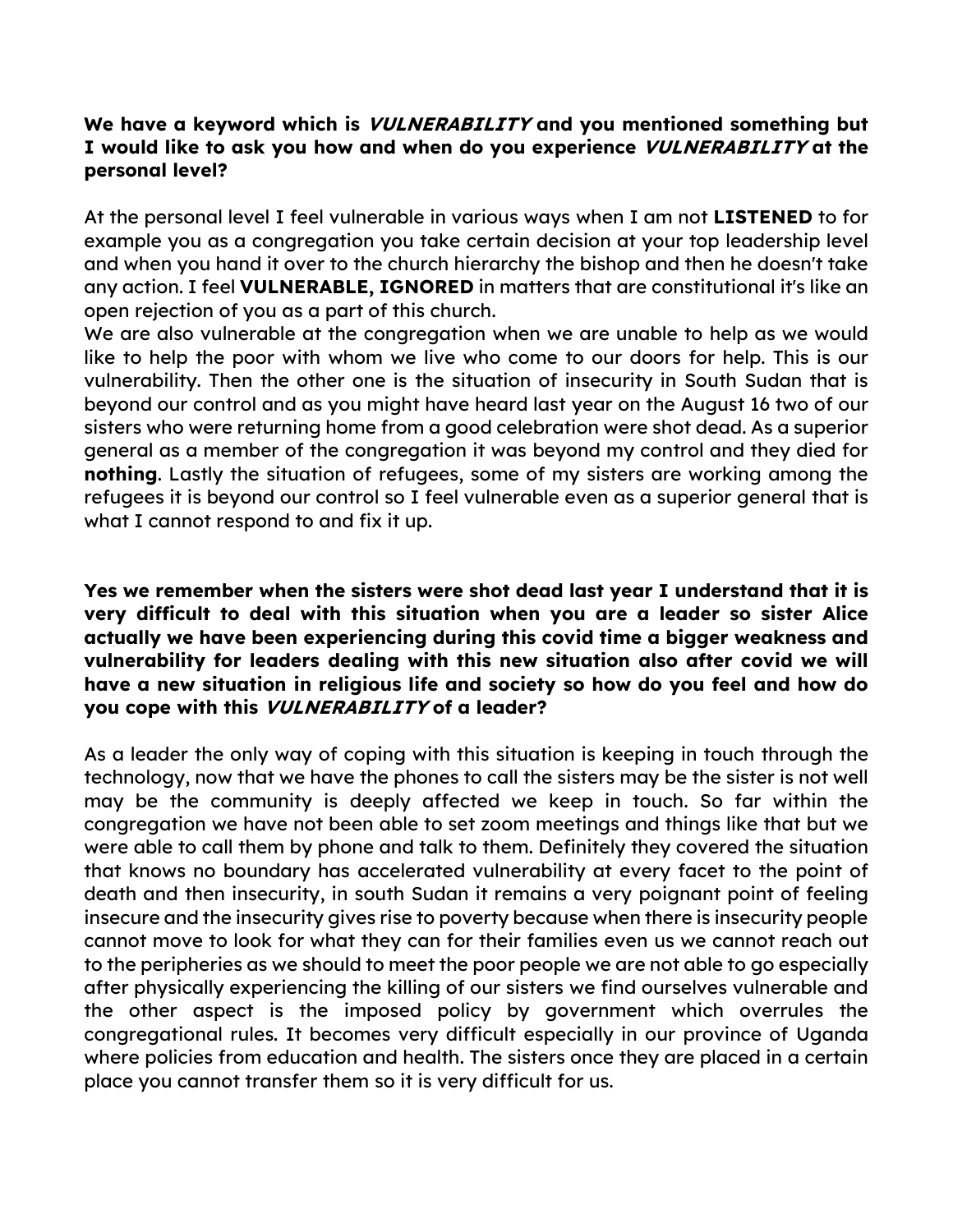### **Sister which is the main challenge for the religious life from your point of view in Africa at this time?**

At this moment the biggest challenge is the financial insecurity because without money you cannot help even your own sisters in the case of sickness when they expect the superiors to go and visit them we don't have the right vehicles to reach them because most of our roads are not good and it requires a good cars which we are not able to afford so sisters are starving and longing for us to reach them. Then the system of the country last two years I have not been able to go to Sudan because I am an Ugandan passport holder and a visa for me to go to Sudan has not been easy and the sisters there really are expecting me so these are really the most important issues. Financial insecurity, insecurity at large and then the bigger political system.

### **Thank you sister for your sharing because actually listening to you we became aware of the variety of needs and also the differences within religious life throughout the world and the UISG for all the congregations with their specific needs. Now I would like now to move on to your experience of SYNODALITY in your congregation or in the church when do you experience?**

I experience **SYNODALITY** in the Archdiocese of Juba, as the many religious congregations and the local clergy many times came together to celebrate joyful events like the **centenary of the faith** in 2019. Our sisters joyfully got involved in all these preparations even in the moments of sadness when we lose our sisters or a diocesan priest we all come together to pray and support each other. Then when the youth of Juba after Christmas organized Christmas carol in the local treaters to raise money for building their church we supported them by participating in it even though it was outside of Christmas. But we were there to listen to these young people who were delighted that we came to support them and we had a good traditional dance together so I feel that is really a part of the **SYNODALITY.** This also gave us opportunity to meet these young people who long to have some direction from us because in Juba we have a certain terrible culture of young people who call themselves Toronto youth I am sure the people in Canada will not be happy to hear this because these are young people who have gone out of hand they take drugs they sniff stuff and they live very reckless life stealing, beating and even raping women. I saw with my own eyes on the 26th of December when I took for a walk from my generalate to go to see the postulants there were hundreds of them all streaming towards the airport and then the police were after them. This is a big problem especially in Juba city. The government and we still don't know how to handle these young people who have gone out of the way to live a certain culture which does not resemble any culture in Africa.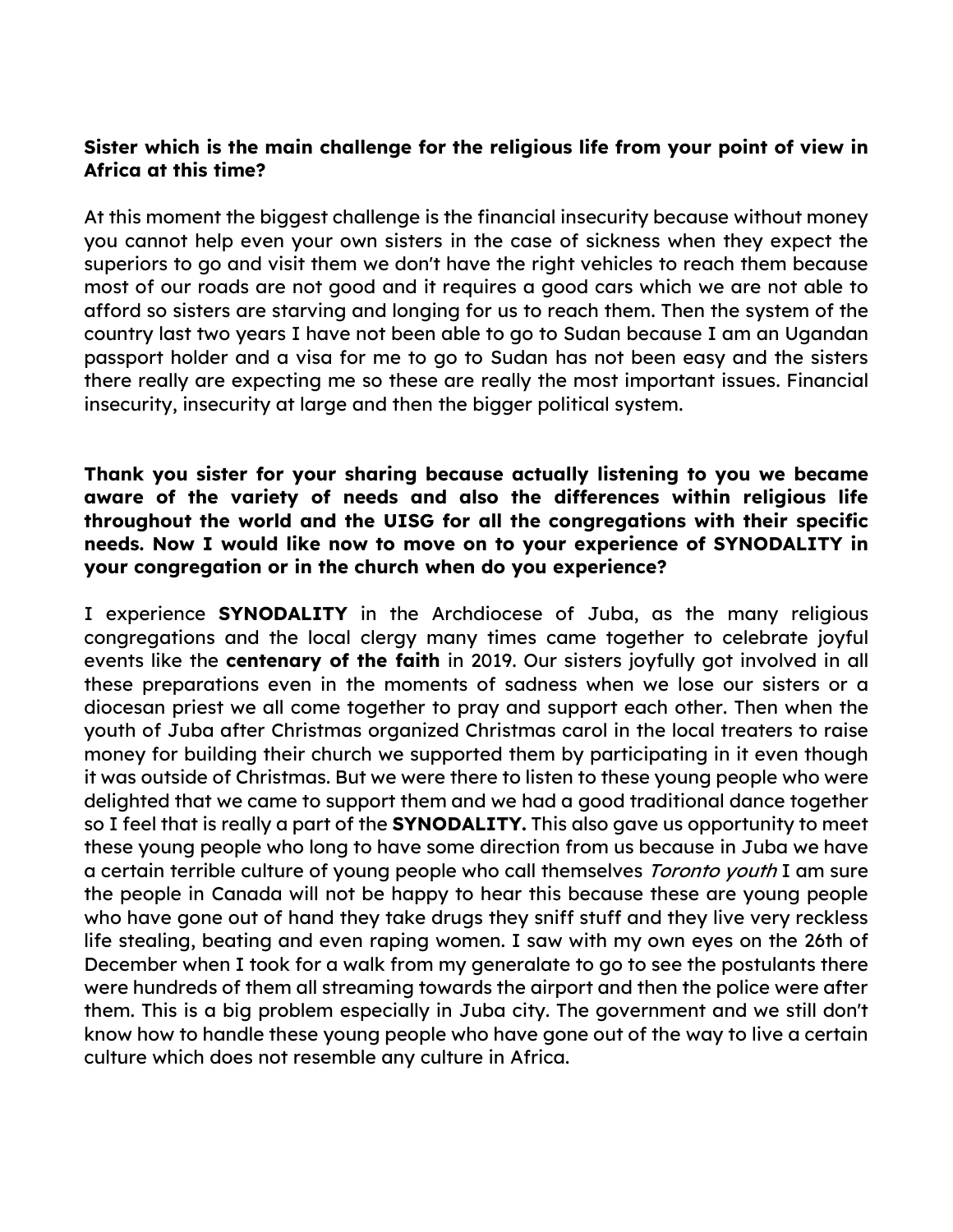## **This is really a challenge for you as sisters and also for the church to accompany these young people to find the sense and meaning in their life. Sister which is your dream for the upcoming synod 2023 on SYNODALITY what would you like to envision of a Synodal church?**

My dream is to have a greater collaboration which is already happening at the **UISG** level and also in our association of consecrated women in the central and eastern Africa in terms of offering courses for superiors and leaders. It so good because sometimes you are elected as a leader and you are not prepared like the political leadership when have to campaign you will have prepared. Sometimes this a vote fall on you when you are ill-prepared but now the association of sisters have realized this and they are giving out courses that can help people in leadership to give the skills and also other topics like interculturality which help the younger sisters and the senior sisters to live amicably without rubbing shoulders. It is so important for us even though outside people may say in Africa all the cultures are same. It is not true Africa is so much fragmented that in one country like in south Sudan there are 64 different tribes and each tribe has its own culture sometimes I don't understand the culture of the other and the other don't understand my culture so there is a real need preparing our religious in Africa to understand these differences that the differences are not against you but the differences are meant to make things better and for the glory of God

**Thank you sister highlighting the intercultural challenges for the continent because in Europe it is very easy to say that all Africa is same and when we actually see they many different countries like French, Portuguese, Spain or England. So thank you very much for underlining this. Sister Alice, before ending this interview could you please share with us a story were from a situation of vulnerability you were able to let life come up?**

I love that story because it is the story of my congregation of the **Sisters of the sacred heart of Jesus** founded in south Sudan in 1954 and in 1963 all our founders were expelled by the Islamic government of Sudan so the young congregation less than 10 years old was left unguided. So the sisters fled into Uganda they reunited with some of the animators of the company of the missionaries. The sisters were resistant and they did not give up they remained firm and grew up both in number and in apostolate. My congregation now has the bigger number of sisters and postulates more in the land of exile than in the mother country of the foundation for me this was a very strong situation of fragility and vulnerability but it turned out to be a joyful a very pleasant story and our founder himself **Bishop Sixtus Mazzoldi**, a Comboni missionary who did not give up while in Uganda as a refugee he went ahead and founded another congregations the **Apostles of Jesus** and the **Evangelizing Sisters of Mary** and they are now working all over the world so this has given us also the insite that whatever bad things has happened don't give up the lord is with you and use the whatever is in